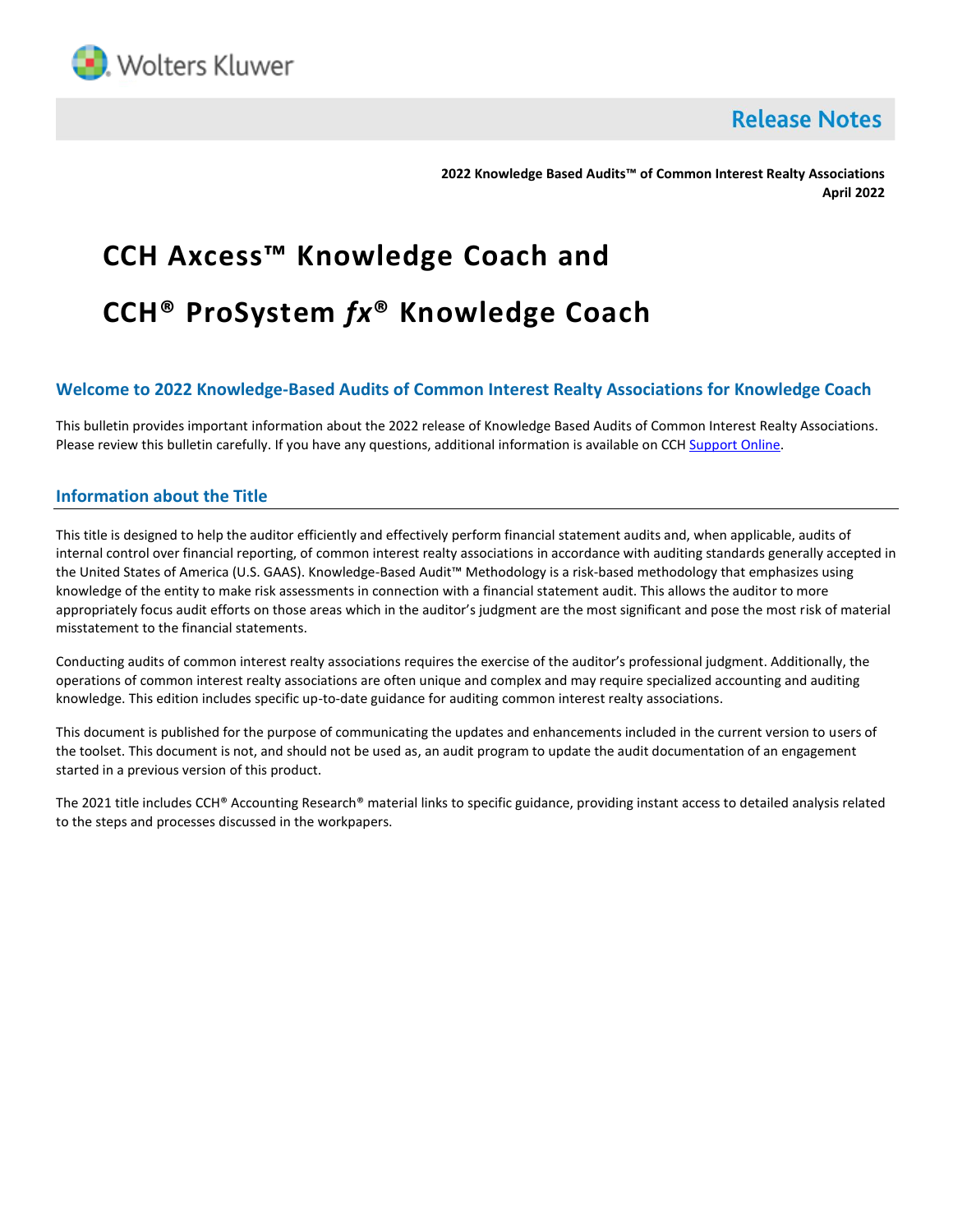## **New in this Release**

#### **2022 Edition of Knowledge-Based Audits of Common Interest Realty Associations**

This edition features numerous enhancements, including:

- Adding a new risk type option, "Other," in the risk pane for documenting risks that do not qualify as fraud or significant.
- Updating the "Debt Obligations" audit area to "Debt and Lease Obligations."
- Adding a new column, "Describe Any Compensated Control(s) that Limit the Severity of the Deficiency," in KBA-103 Evaluating and Communicating Internal Control Deficiencies.
	- o The auditor can now describe compensating controls related to deficiencies in KBA-103 instead of other workpapers.
	- o Also, there is no diagnostic on this column, as describing the compensating controls is not required.
- Removing columns in KBA-400 Scoping and Mapping of Significant Account Balances, Classes of Transactions, and Disclosures related to "Compensating Controls," as this is now documented in KBA-103.
- Rearranging columns in KBA-400 Table 1: Scoping and Mapping table for improved workflow.
- Removing columns in KBA-401 Understanding Entity-Level Controls and KBA-402 Understanding General Controls for Information Technology related to "Compensating Controls," as this is now documented in KBA-103.
- Removing columns in KBA-40X Understanding Activity-Level Controls series related to "Compensating Controls;" also, adding a new column, "Identify Any Complementary Control(s) Necessary to Meet the Control Objective," to improve workflow.
- Adding a new step, "Significant Accounting Estimates," to many audit programs.
- Adding many new Practice Points; see KCO-001 regarding SAS 142 and SAS 143.
- Enhancing instructions and procedures throughout the toolset to improve the workflow.

[Click here](http://d2iceilwdglxpz.cloudfront.net/KC/Overviews/2022%20CIRA%20Audit%20Title%20Overview%20for%20Knowledge%20Coach%20Users.pdf) for the 2022 Audits of Common Interest Realty Associations Title Overview for Knowledge Coach Users.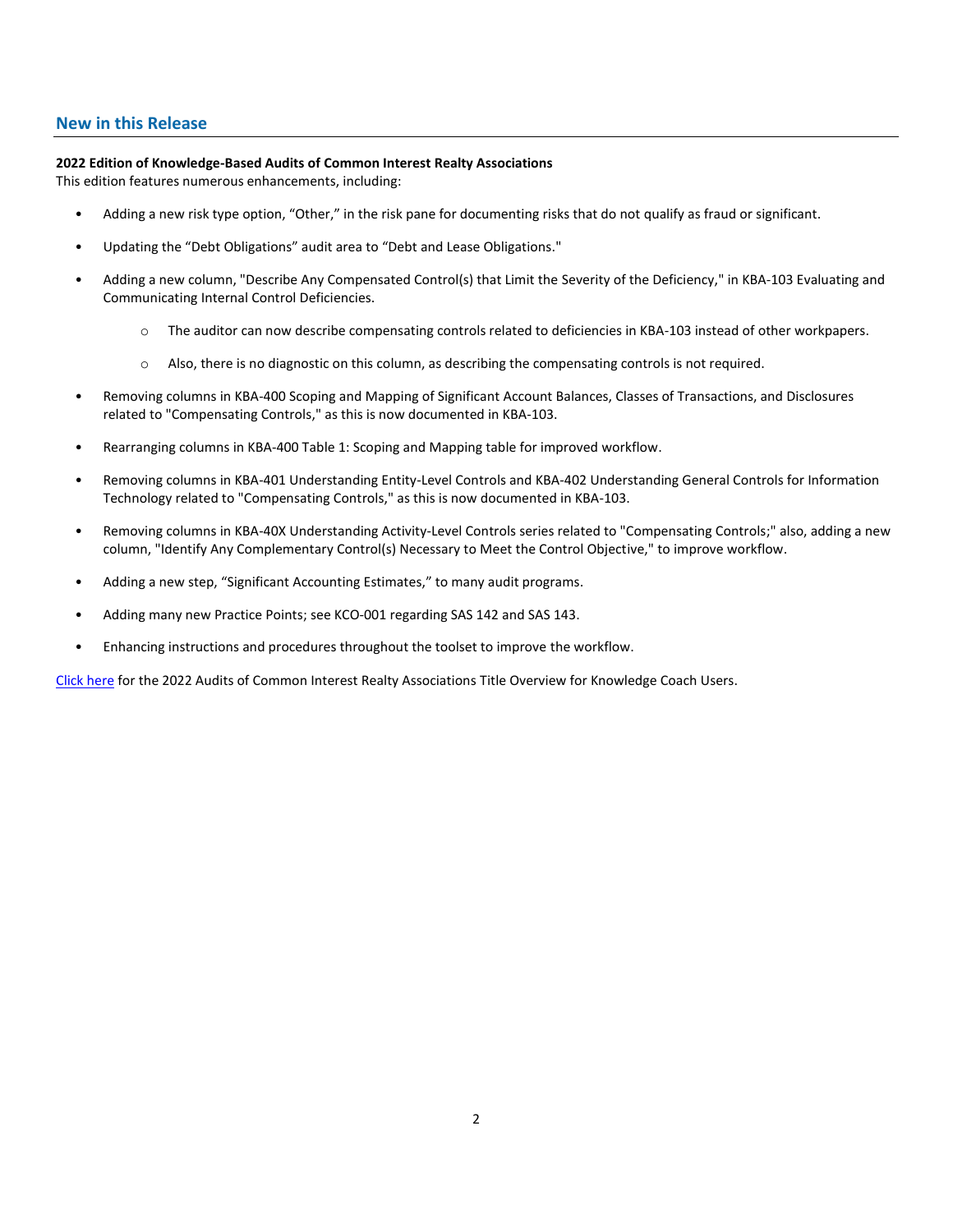Additionally, forms and practice aids throughout have been updated to include new examples and tips, and where applicable, to take into account new literature, standards, and developments reflected in the following current audit and accounting guidance:

- AICPA Statement on Auditing Standards (SAS) No. 134, Auditor Reporting and Amendments, Including Amendments Addressing Disclosures in the Audit of Financial Statements
- SAS No. 135, Omnibus Statement on Auditing Standards 2019
- SAS No. 137, The Auditor's Responsibilities Relating to Other Information Included in Annual Reports
- SAS No. 138, Amendments to the Description of the Concept of Materiality
- SAS No. 139, Amendments to AU-C Sections 800, 805, and 810 to Incorporate Auditor Reporting Changes from SAS No. 134
- SAS No. 140, Amendments to AU-C Sections 725, 730, 930, 935, and 940 to Incorporate Auditor Reporting Changes from SAS Nos. 134 and 137
- SAS No. 141, Amendment to the Effective Dates of SAS Nos. 134–140
- FASB Accounting Standards Codification through Accounting Standards Update No. 2021-04
- AICPA Ethics Interpretation, Information System Services (ET sec.1.295.145)

The following standards have not been fully incorporated, but are discussed in practice alerts:

- SAS No. 142, Audit Evidence (effective for periods ending on or after December 15, 2022)
- SAS No. 143, Auditing Accounting Estimates and Related Disclosures (effective for periods ending on or after December 15, 2023)

# **CCH® ProSystem** *fx***® Engagement 2020 Compatibility**

This title can be installed on Engagement v2020 by first installing the Engagement v2020.2.3 Update. The latest update can be downloaded via CCH Software Delivery Manager. This update allows you to use the 2022 content without installing Engagement v2020 until your firm plans to update.

## **CCH Axcess Knowledge Coach Instructions and Information**

No installation is necessary. Once released, the title will be available for use after login. See the help topic Updating Industry Content to [the Latest Version](https://knowledgecoach.cchaxcess.com/Knowledge-Coach/Content/Engagements/Eng-Update-content.htm) for instructions about applying the updated title.